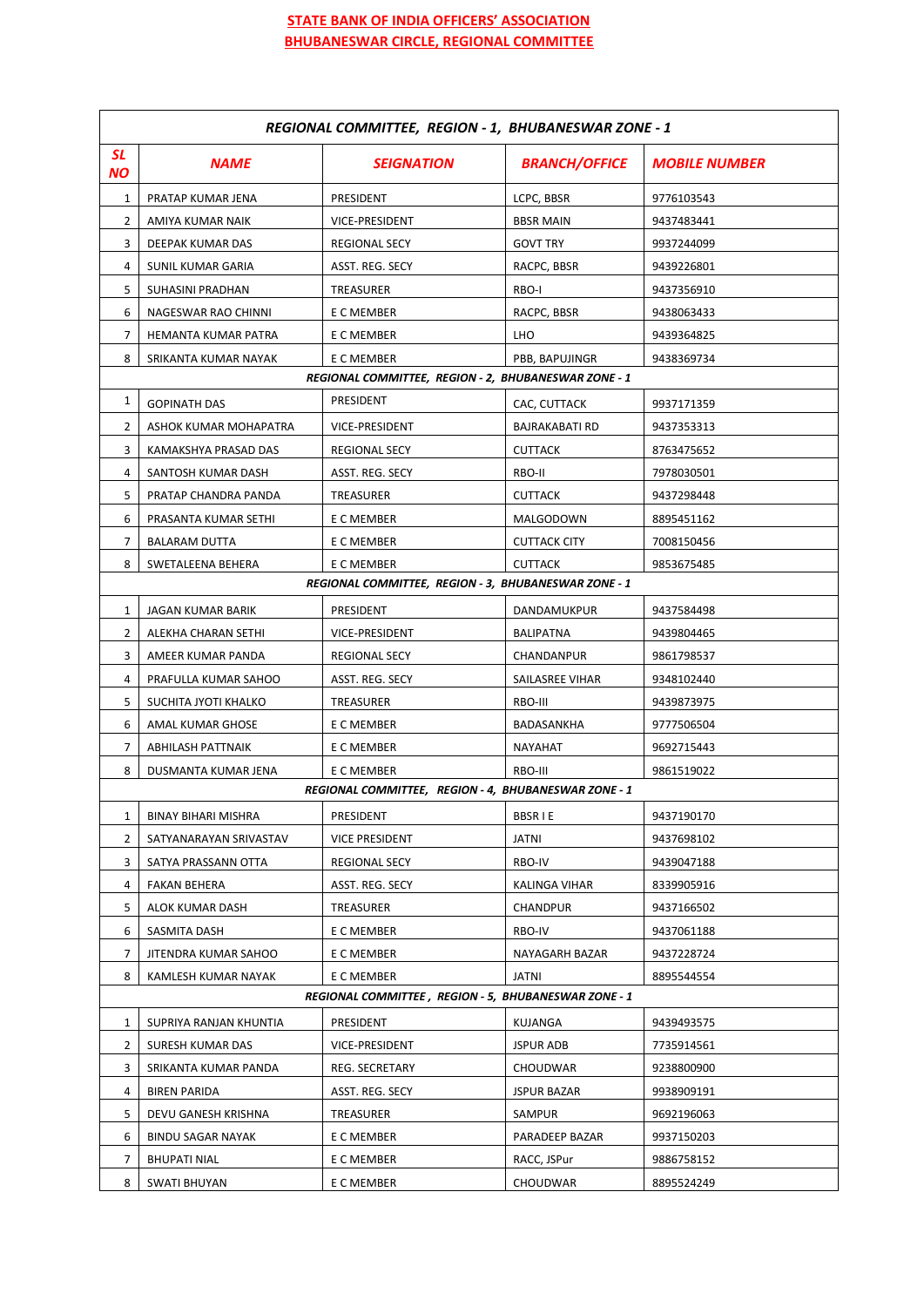|                                             | REGIONAL COMMITTEE, ANGUL REGION- BHUBANESWAR ZONE-II   |                                                             |            |            |  |  |
|---------------------------------------------|---------------------------------------------------------|-------------------------------------------------------------|------------|------------|--|--|
| 1                                           | HARA PRASAD MISHRE,                                     | PRESIDENT                                                   |            | 9437150097 |  |  |
| $\overline{2}$                              | DEBAJANI MOHAPATRA,                                     | VICE-PRESIDENT                                              |            | 9937536339 |  |  |
| 3                                           | <b>DEBASIS DAS</b>                                      | REG. SECRETARY                                              |            | 9439506049 |  |  |
| 4                                           | <b>ABHISHEK PADHAN</b>                                  | ASST. REG. SECRETARY                                        |            | 9938444928 |  |  |
| 5                                           | SANTOSH KUMAR NAIK                                      | TREASURER                                                   |            | 9437928250 |  |  |
| 6                                           | PHANINDRA BHUSAN BHANJA                                 | E.C. MEMBER                                                 |            | 643541667  |  |  |
| $\overline{7}$                              | <b>DEBASIS RATH</b>                                     | E.C. MEMBER                                                 |            | 9937012089 |  |  |
| 8                                           | GHANASHYAM MEHER                                        | E.C. MEMBER                                                 |            | 9938799981 |  |  |
|                                             |                                                         | REGIONAL COMMITTEE, BALASORE REGION, BHUBANESWAR ZONE-II    |            |            |  |  |
| $\mathbf{1}$                                | ASHOK KUMAR DASH                                        | PRESIDENT                                                   |            | 9437408924 |  |  |
| 2                                           | SINGRAY MAJHI                                           | VICE-PRESIDENT                                              |            | 9439652871 |  |  |
| 3                                           | RAJESH KUMAR BEHERA                                     | <b>REG. SECRETARY</b>                                       |            | 9861416097 |  |  |
| 4                                           | SAILENDRA KUMAR MALLICK                                 | ASST. REG. SECRETARY                                        |            | 9437665472 |  |  |
| 5                                           | PRASANT ROUL                                            | TREASURER                                                   |            | 9861867998 |  |  |
| 6                                           | DURGADUTTA BARIK                                        | E.C. MEMBER                                                 |            | 9439120366 |  |  |
| 7                                           | NIGAMANANDA NAYAK                                       | E.C. MEMBER                                                 |            | 7600018458 |  |  |
| 8                                           | <b>CHINMAYEE KAR</b>                                    | E.C. MEMBER                                                 |            | 9937344688 |  |  |
|                                             |                                                         | REGIONAL COMMITTEE, JAJPUR ROAD REGION, BHUBANESWAR ZONE-II |            |            |  |  |
| 1                                           | MUKESH KUMAR SAMAL                                      | PRESIDENT                                                   |            | 7008585338 |  |  |
| $\overline{2}$                              | RANJAN KUMAR SAHOO                                      | VICE-PRESIDENT                                              |            | 9439338883 |  |  |
| 3                                           | JAGANNATH SAMANTARAY                                    | <b>REG. SECRETARY</b>                                       |            | 9938123337 |  |  |
| 4                                           | RAMAKANTA AGASTI                                        | ASST. REG. SECRETARY                                        |            | 6372000918 |  |  |
| 5                                           | RAJALAXMI SAHOO                                         | TREASURER                                                   |            | 8917425490 |  |  |
| 6                                           | SANTOSH KUMAR SAHOO                                     | E.C. MEMBER                                                 |            | 9439237127 |  |  |
| $\overline{7}$                              | SATYA RANJAN ROUT                                       | E.C. MEMBER                                                 |            | 7978675834 |  |  |
| 8                                           | LINGARAJ SAHOO                                          | E.C. MEMBER                                                 |            | 9438028593 |  |  |
| 9                                           | <b>DILLIP PARIDA</b>                                    | E.C. MEMBER                                                 |            | 9692859286 |  |  |
|                                             | REGIONAL COMMITTEE, KEONJHAR REGION, BHUBANESWAR ZONE-2 |                                                             |            |            |  |  |
| $\mathbf{1}$                                | RAMESH CHANDRA NAYAK                                    | PRESIDENT                                                   |            | 9178625277 |  |  |
| 2                                           | SUJIT KUMAR JENA                                        | VICE-PRESIDENT                                              |            | 7873733733 |  |  |
| 3                                           | NARAYAN DEHURY                                          | REG. SECRETARY                                              |            | 9437200544 |  |  |
| 4                                           | PURNA CHANDRA PATRA                                     | ASST. REG. SECRETARY                                        |            | 9178094140 |  |  |
| 5                                           | S.N.L.K. PATNAIK                                        | TREASURER                                                   |            | 8280198092 |  |  |
| 6                                           | <b>BISMAYA PATTNAIK</b>                                 | E.C. MEMBER                                                 |            | 8895639502 |  |  |
| 7                                           | NITAN MAJHI                                             | E.C. MEMBER                                                 |            | 7077445990 |  |  |
| 8                                           | NIBEDITA BARUA                                          | E.C. MEMBER                                                 |            | 6370209694 |  |  |
|                                             |                                                         | REGIONAL COMMITTEE, BARIPADA REGION, BHUBANESWAR ZONE-II    |            |            |  |  |
| $\mathbf{1}$                                | HIMANSHU GIRI                                           | PRESIDENT                                                   |            | 9090259250 |  |  |
| 2                                           | UDAYA CHANDA MURMU                                      | VICE-PRESIDENT                                              |            | 9438128949 |  |  |
| 3                                           | JAGANNATH MAJHI                                         | REG. SECRETARY                                              |            | 9777421955 |  |  |
| 4                                           | RAMAKRUSHNA SOREN                                       | ASST. REG. SECRETARY                                        |            | 7008339508 |  |  |
| 5                                           | BIMAL KUMAR HEMBRAM                                     | TREASURER                                                   |            | 9777063682 |  |  |
| 6                                           | NISHIKANTA BEHERA                                       | E.C. MEMBER                                                 |            | 9437584538 |  |  |
| $\overline{7}$                              | <b>JNANA RANJAN DAS</b>                                 | E.C. MEMBER                                                 |            | 8118098761 |  |  |
| 8                                           | KISHORE KUMAR BASA                                      | E.C. MEMBER                                                 |            | 9437237954 |  |  |
|                                             | R. ASHWINI BHANJAN MURMU                                | E.C. MEMBER                                                 |            | 9937493765 |  |  |
|                                             | GANSA SOREN                                             | E.C. MEMBER                                                 |            | 6371349037 |  |  |
| REGION-I REGIONAL COMMITTEE, BERHAMPUR ZONE |                                                         |                                                             |            |            |  |  |
| 1                                           | SATYABRATA DASH                                         | REG. PRESIDENT                                              | DAMANJODI  | 7656883935 |  |  |
| $\overline{2}$                              | A.Z. KHAN                                               | REG. VICE-PRESIDENT                                         | NOWRANGPUR |            |  |  |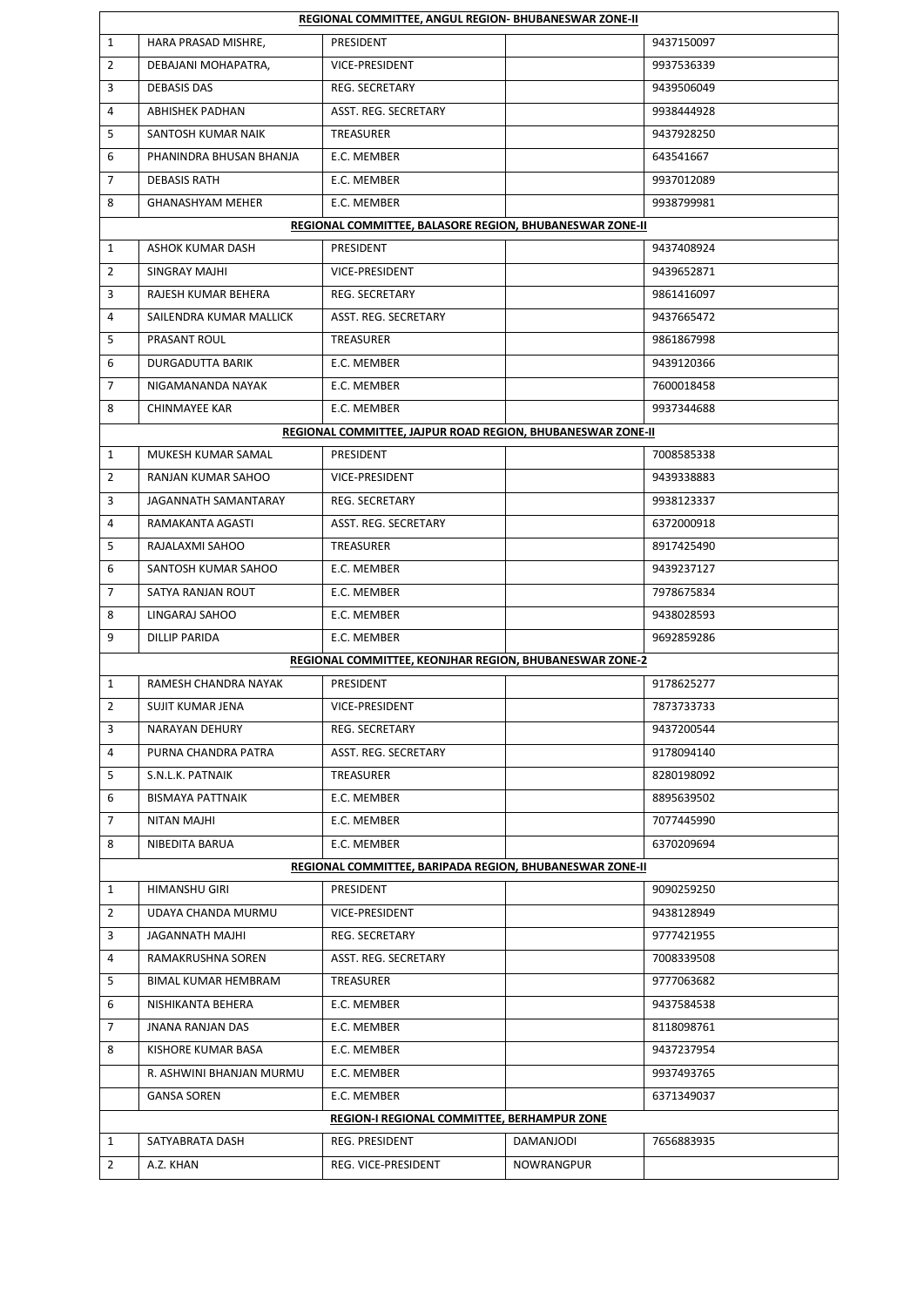|                | <b>Rourkela Regional Committee</b>            |                                               |                                   |            |  |  |
|----------------|-----------------------------------------------|-----------------------------------------------|-----------------------------------|------------|--|--|
| 8              | SANGEETA MOHAPATRA                            | REGIONAL E.C. MEMBER                          | <b>HINJILKUT</b>                  | 9090396963 |  |  |
| 7              | SANJEEB PRADHAN                               | REGIONAL E.C. MEMBER                          | <b>MOHUPADAR</b>                  | 9937447556 |  |  |
| 6              | ABHISEK MISHRA                                | REGIONAL E.C. MEMBER                          | PATAPUR                           | 7978599387 |  |  |
| 5              | PRANAB PRADHAN                                | REGIONAL TREASURER                            | ASKA                              | 9178858565 |  |  |
| 4              | <b>ABHIJIT SWAIN</b>                          | ASST. REG. SECRETARY                          | ATHAGADAPATNA                     | 8895714393 |  |  |
| 3              | P. ANKAT RAO                                  | REGIONAL SECRETARY                            | CHANAMERI                         | 8280909808 |  |  |
| $\overline{2}$ | SANTOSH KUMAR BEHERA                          | REG. VICE PRESIDENT                           | KANKARADA                         | 9437722668 |  |  |
| $\mathbf{1}$   | MOHAN BEHERA                                  | REGIONAL PRESIDENT                            | <b>BUGUDA</b>                     | 8270474899 |  |  |
|                |                                               |                                               |                                   |            |  |  |
|                |                                               | REGION-VI REGIONAL COMMITTEE, BERHAMPUR ZONE  |                                   |            |  |  |
| 8              | SIBA PRASAD PATNAIK                           | REGIONAL E.C. MEMBER                          | RACC, GUNUPUR                     | 9737359996 |  |  |
| 7              | SOUMYAJEET MALLICK                            | REGIONAL E.C. MEMBER                          | RACC, GUNUPUR                     | 8895827799 |  |  |
| 6              | JITENDRA KUMAR SENAPATI                       | REGIONAL E.C. MEMBER                          | GUDARI                            | 9937041123 |  |  |
| 5              | SUNIL KUMAR SAHU                              | <b>REGIONAL TREASURER</b>                     | <b>GIET, GUNUPUR</b>              | 9437412897 |  |  |
| 4              | CHINMAY JAGANNATH PATRO                       | ASST. REG. SECRETARY                          | PARLAKHEMUNDI                     | 7978408076 |  |  |
| 3              | <b>GUPTA PR PANIGRAHI</b>                     | REGIONAL SECRETARY                            | <b>BM PHULBANI BAZAR</b><br>RACC, | 8763583313 |  |  |
| 2              | MANOJ KUMAR GURIA                             | REGIONAL VICE PRESIDENT                       | RBO, RAYAGADA                     | 9938344870 |  |  |
| $\mathbf{1}$   | ANIL KUMAR MISHRA                             | REGIONAL PRESIDENT                            | PARLAKHEMUNDI                     | 9861383723 |  |  |
|                |                                               | REGION-V REGIONAL COMMITTEE, BERHAMPUR ZONE   |                                   |            |  |  |
| 8              | <b>SUBRAT KUMAR MAJHI</b>                     | REGIONAL E.C. MEMBER                          | JAIPATNA ADB                      | 9438687434 |  |  |
| 7              | MS. JYOTI PAN                                 | REGIONAL E.C. MEMBER                          | <b>KESINGA</b>                    | 9937408053 |  |  |
| 6              | RAJYA BARDHAN RAY                             | REGIONAL E.C. MEMBER                          | GOLAMUNDA                         | 7751930142 |  |  |
| 5              | SAMEER RANJAN PANDA                           | <b>REGIONAL TREASURER</b>                     | PUJHARIGUDA                       | 9938468179 |  |  |
| 4              | SASHI BHUSAN PANDA                            | ASST. REG. SECRETARY                          | <b>BHAWANIPATNA</b>               | 9438057381 |  |  |
| 3              | DEEPAK RANJAN SAHOO                           | REGIONAL SECRETARY                            | RBO, BHAWANIPATNA                 | 9658270086 |  |  |
| $\overline{2}$ | RAMAKRISHNA PRADHAN                           | REG. VICE PRESIDENT                           | UTKELA                            | 7991070660 |  |  |
| $\mathbf{1}$   | TRINATH SUNA                                  | PRESIDENT                                     | RBO, BHAWANIPATNA                 | 9437362869 |  |  |
|                |                                               | REGION-IV REGIONAL COMMITTEE, BERHAMPUR ZONE  |                                   |            |  |  |
| 8              | BASANT KUMAR DASH                             | REGIONAL E.C. MEMBER                          | <b>BALIGUDA</b>                   | 985310304  |  |  |
| 7              | <b>BIRENMITRA PRADHAN</b>                     | REGIONAL E.C. MEMBER                          | KATINGIA                          | 9437394603 |  |  |
| 6              | ASWINI KUMAR SAHU                             | REGIONAL E.C. MEMBER                          | PALSAGUDA                         | 9861424234 |  |  |
| 5              | ASHUTOSH ACHARYA                              | <b>REGIONAL TREASURER</b>                     | PHULBANI BAZAR                    | 9439936184 |  |  |
| 4              | JITENDRA KUMAR SAHU                           | ASST. REG. SECRETARY                          | PHULBANI                          | 9437228724 |  |  |
| 3              | M.RAVI KUMAR                                  | REGIONAL SECRETARY                            | <b>BM KASINAGAR</b>               | 9437523981 |  |  |
| $\overline{2}$ | SHIBA PRASAD SETH                             | REG. VICE PRESIDENT                           | <b>KANTAMAL</b>                   | 7008936229 |  |  |
| $\mathbf{1}$   | SHAKTI KUMAR BEHERA                           | REGIONAL PRESIDENT                            | RBO, PHULBANI                     | 8895688826 |  |  |
|                |                                               | REGION-III REGIONAL COMMITTEE, BERHAMPUR ZONE |                                   |            |  |  |
| 8              | MANASWINI JENA                                | REGIONAL E.C. MEMBER                          | CHATRAPUR                         | 9437582235 |  |  |
| $\overline{7}$ | SUKANTA KUMAR SAHU                            | REGIONAL E.C. MEMBER                          | <b>BAJRAKOTE</b>                  | 9437491929 |  |  |
| 6              | DILLIP KUMAR ROUTRA                           | REGIONAL E.C. MEMBER                          | RBO-II, BERHAMPORE                | 9437560696 |  |  |
| 5              | <b>BHIMA MEHER</b>                            | <b>REGIONAL TREASURER</b>                     | GANJAM                            | 8895333411 |  |  |
| 4              | <b>GOVINDA BEHERA</b>                         | ASST. REG. SECRETARY                          | ZO, BERHAMPORE                    | 7894447427 |  |  |
| 3              | ABHIMANYU BEHERA                              | <b>REGIONAL SECRETARY</b>                     | GANJAM                            | 9437581841 |  |  |
| $\overline{2}$ | AJIT SAHU                                     | REG. VICE PRESIDENT                           | <b>KONISI</b>                     | 9861470705 |  |  |
| 1              | PRAMOD KUMAR BEHERA                           | REGIONAL PRESIDENT                            | <b>BERHAMPUR</b>                  | 9437242570 |  |  |
|                | REGION-II REGIONAL COMMITTEE, BERHAMPORE ZONE |                                               |                                   |            |  |  |
| 6              | SALEN KISHORE MINZ                            | REG. E.C. MEMBER                              | <b>JEYPORE</b>                    |            |  |  |
| 5              | <b>MANORANJAN THIU</b>                        | TREASURER                                     | RBO-JEYPORE                       |            |  |  |
| 4              | SATYABRATA DASH                               | ASST. REG. SECRETARY                          | RBO, JEYPORE                      |            |  |  |
| 3              | <b>ALOK KUMAR</b>                             | <b>REG. SECRETARY</b>                         | RBO, JEYPORE                      | 9439542910 |  |  |